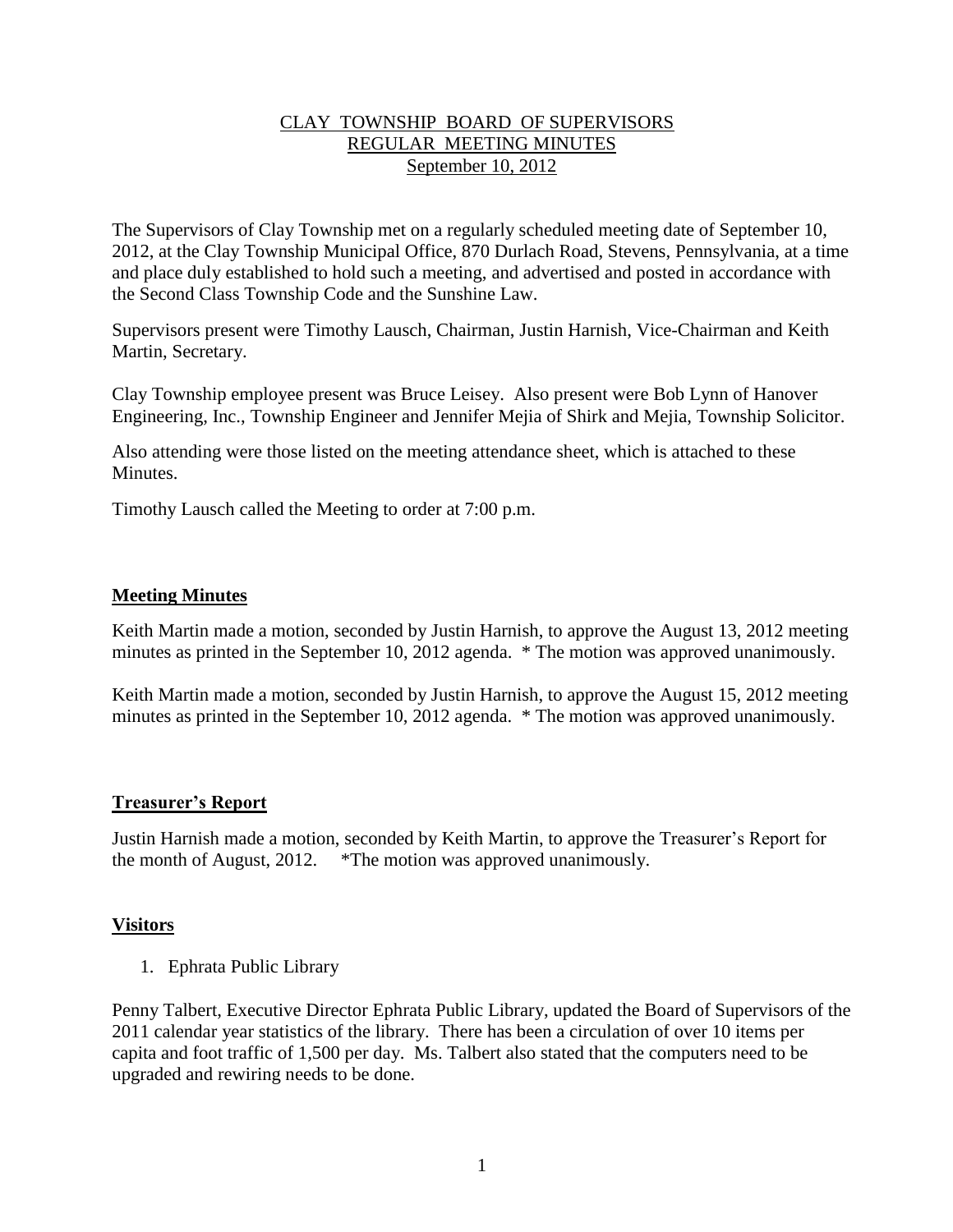In 2012 Clay Township contributed \$2,85 per capita. In 2013 the request for Clay Township from the library is \$4.25 per capita (\$21,985).

No Decisions were made at this time.

# **Engineer's Report**

1. Willis Lefever – As Built Plan Approval & Escrow Release

After review, Justin Harnish made a motion, seconded by Keith Martin to approve the As Built Plan and release escrow leaving a balance of \$1,535.77 for maintenance guaranty for the roadway improvements. \*The motion was unanimously approved.

The swale behind the townhouses is located outside the stormwater easement in the area of Lots 1 through 4. Mr. Lefever is required to provide a copy of the recorded revised drainage easement to the Township, Township Engineer and Township Solicitor.

# 2. Hometowne Square Basin Update

No update at this time.

# 3. Countryside Storm Water Swale Remediation

Bob Lynn stated that the pipe under Hackman cannot be raised.

The Board of Supervisors authorized Bob Lynn to get pricing on replacing the current 18" pipe with 2 ea 12" pipes and to replace the stone trench from the end of the pipe approximately 200" towards end wall at Charity Gardens.

No decisions were made at this time.

4. Mt. Spring Road Bridge Maintenance

Bob Lynn and Bruce Leisey will meet with Mr. Nolt to review stream armoring project at the Mt. Spring Road bridge.

At this time, Mr. Nolt is not interested in armoring the stream on his property.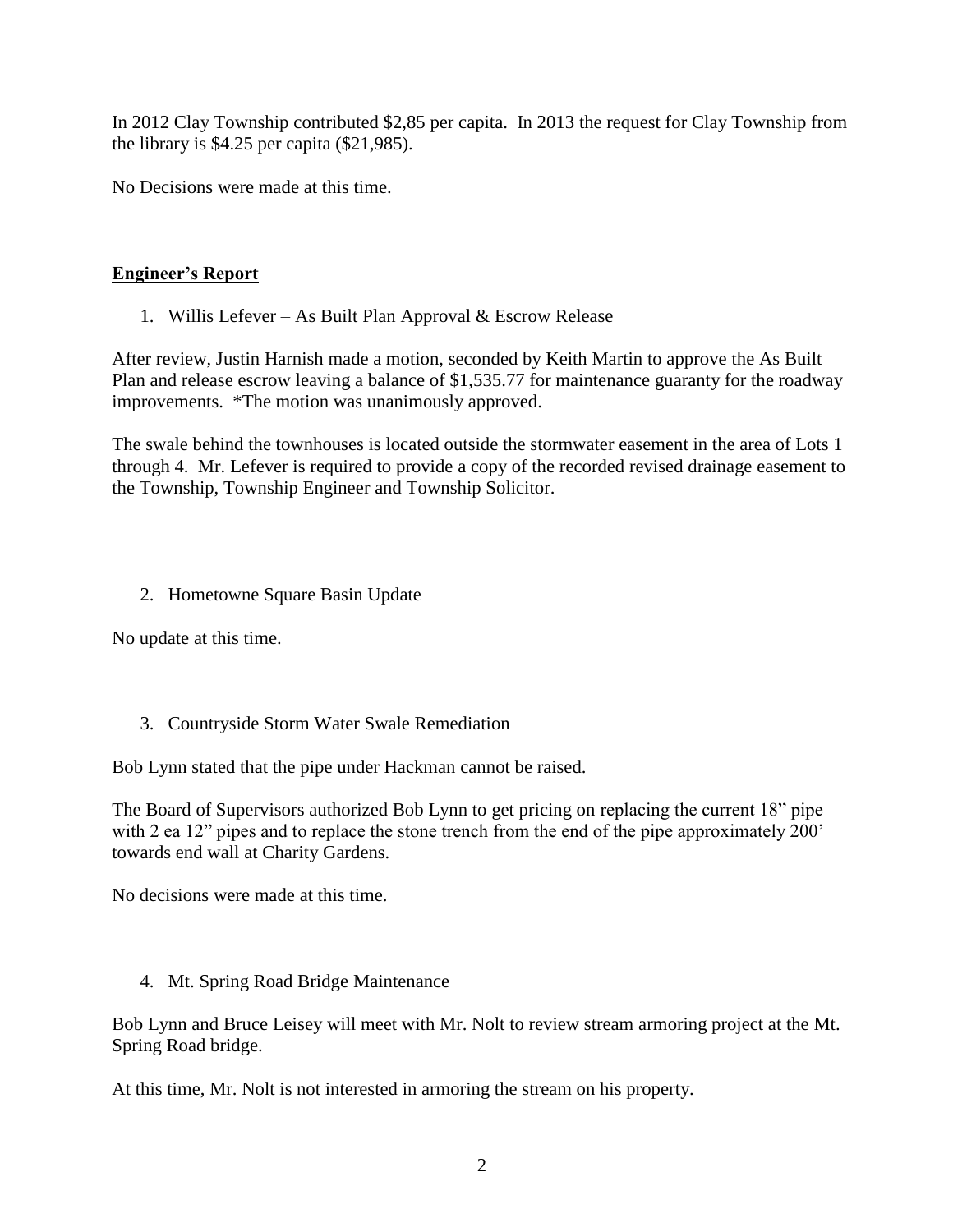5. Wildflower Pond Update

The Township has not received any additional information from the Developers counsel.

Rick Bernaducci, 108 Queen Annes Way, stated winter is coming and when would streets be dedicated. Mr. Bernaducci has concerns with winter maintenance of the streets in the development.

Keith Martin made a motion, seconded by Justin Harnish to authorize Jennifer Mejia to contact the developers counsel to provide conformation regarding developer's plan to provide for winter maintenance.

Bob Lynn reported that the sink holes in basin have been repaired.

## 6. Fire Dam Storm Damage Remediation

No update at this time.

Bob Lynn and Bruce Leisey will meet with neighbors to review township plan for fire dam.

No decisions were made at this time.

# 7. MS4 Application

Bob Lynn will send MS4 Application for Clay Township to DEP on Friday.

### **New Business**

1. Approve Real Estate Tax Refund

Keith Martin made a motion, seconded by Justin Harnish to approve a refund of real estate taxes for a recent assessment appeal to Louis S & Maria L Katz, 30 Meadow Drive in the amount of \$20.66. \* The motion was unanimously approved.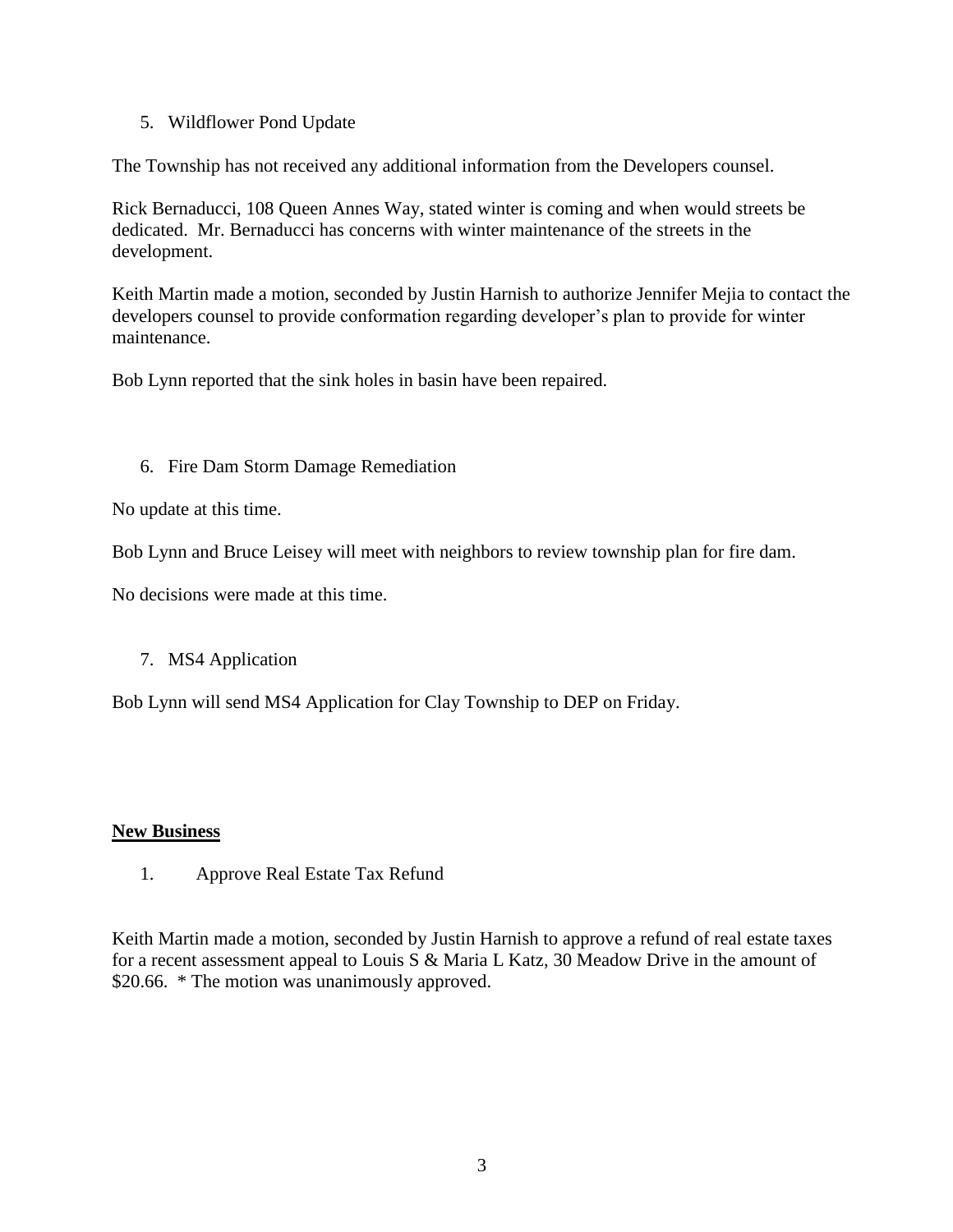2. Authorize Non Uniform Pension MMO for 2013

After review, Justin Harnish made a motion, seconded by Keith Martin to approve the Non Uniform Pension Plan minimum municipal obligation for 2013 in the amount of \$11,797. \* The motion was unanimously approved.

# 3. Review Parking Ordinance

After discussion, Keith Martin made a motion, seconded by Justin Harnish to approve advertising of the Parking Ordinance to revise regulations governing issuance of parking tickets. \* The motion was unanimously approved.

4. Approve Meeting Room Usage on 10/2/12

Justin Harnish made a motion, seconded by Keith Martin to approve usage of the township meeting room on Tuesday, October 2, 2012 to host a Candidate Night for House District 37 sponsored by the League of Women Voters of Lancaster County. \* The motion was unanimously approved.

5. Appoint Alternate Member to Zoning Hearing Board

Keith Martin made a motion, seconded by Justin Harnish to appoint Lynn Weaver of 442 Countryside Drive, Ephrata as the alternate member to the Zoning Hearing Board. \* The motion was unanimously approved.

6. Approve Advertising for Special Meeting

Keith Martin made a motion, seconded by Justin Harnish to approve advertising for a special meeting on Monday, October 1, 2012 at 8:00 PM. \* The motion was unanimously approved.